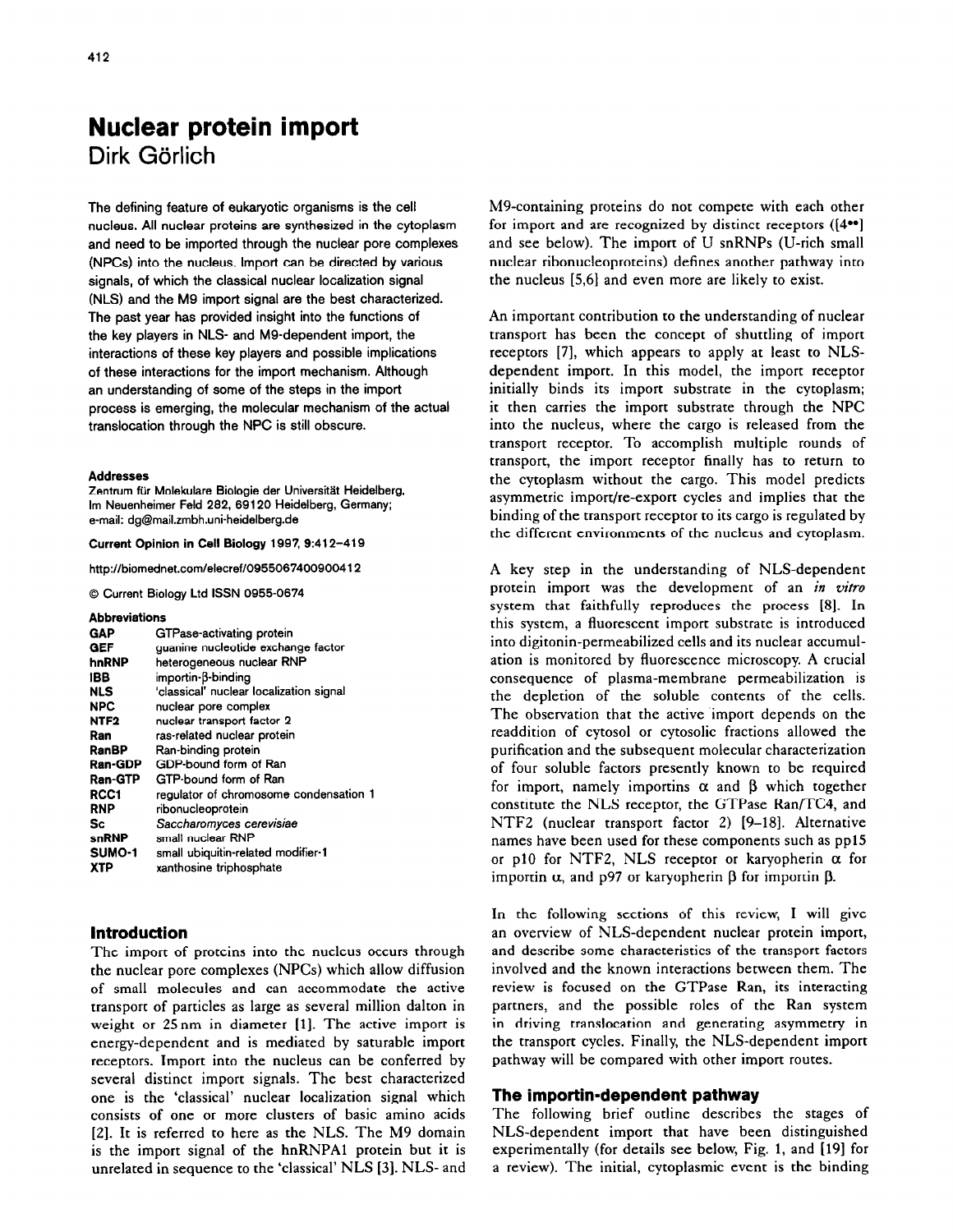of the import substrate via its NLS to the importin  $\alpha-\beta$  heterodimer [12,20], with importin  $\alpha$  providing the NLS-binding site [21,22]. Importin  $\beta$  is responsible for the initial docking to the cytoplasmic filaments of the NPC [23,24] and the subsequent translocation through the nuclear pore complex [25\*,26']. The transfer through the NPC is energy-dependent, requires GTP hydrolysis by Ran [14,16], and appears to be facilitated by NTFZ [15,17]. The translocation ends approximately at the terminal ring of the nuclear baskets inside the nucleus where the termination reaction disassembles the importin heterodimer and releases the import substrate into the nucleoplasm [27']. Finally, the importin subunits are

#### **Figure 1**

separately returned to the cytoplasm [25\*,26\*], without the import substrate.

## **Transport factors and interactions between them**

Importin  $\alpha$  has two functional domains, an importin- $\beta$ binding domain (IBB domain) at the amino terminus and an NLS-binding site consisting of eight so-called arm repeats. A fusion between the IBB domain and a heterologous reporter is transported very efficiently into the nucleus, in a manner that is dependent on importin  $\beta$  but that bypasses the requirement for intact importin  $\alpha$  [25<sup>°</sup>,26<sup>°</sup>]. This implies that importin  $\beta$  accounts for the



**A model for the importin-dependent nuclear protein import cycle. The initial, cytoplasmic event in import is the binding of the import substrate**  to the importin  $\alpha-\beta$  heterodimer; the  $\alpha$  subunit provides the binding site for the NLS of the import substrate. The resulting trimeric complex **then docks to the cytoplasmic periphery of the NPC, and is subsequently translocated to the nuclear side of the NPC. The translocation is**  mediated by importin  $\beta$ , requires energy which is probably provided by Ran's GDP/GTP cycles, and is finally terminated at the nuclear side of the NPC by direct binding of Ran-GTP to importin β, binding which disassembles the importin heterodimer. This disassembly appears to be **a specific nuclear event because free Ran-GTP should be stable inside the nucleus only. The NLS-bearing imported protein is then released.**  The two importin subunits are returned to the cytoplasm by different routes; importin  $\beta$  is probably exported as a complex with Ran-GTP, thus  $p$ recluding binding of importin  $\alpha$  to importin  $\beta$  on the way out. The dotted arrow is used to differentiate importin export from import, and also to show that nothing definite is known about the export of importin to the cytoplasm. In the cytoplasm, the importin- $\beta$ -Ran-GTP complex needs to be dissociated before the importin α-β heterodimer can re-form and accomplish the next round of import. The dissociation of importin β from **Ran-GTP appears to involve the activities of RanGAPl and RanBPl, which convert Ran-GTP into Ran-GDP For details and references, see**  main text.  $\alpha$ , importin  $\alpha$ ;  $\beta$ , importin  $\beta$ ; NE, nuclear envelope.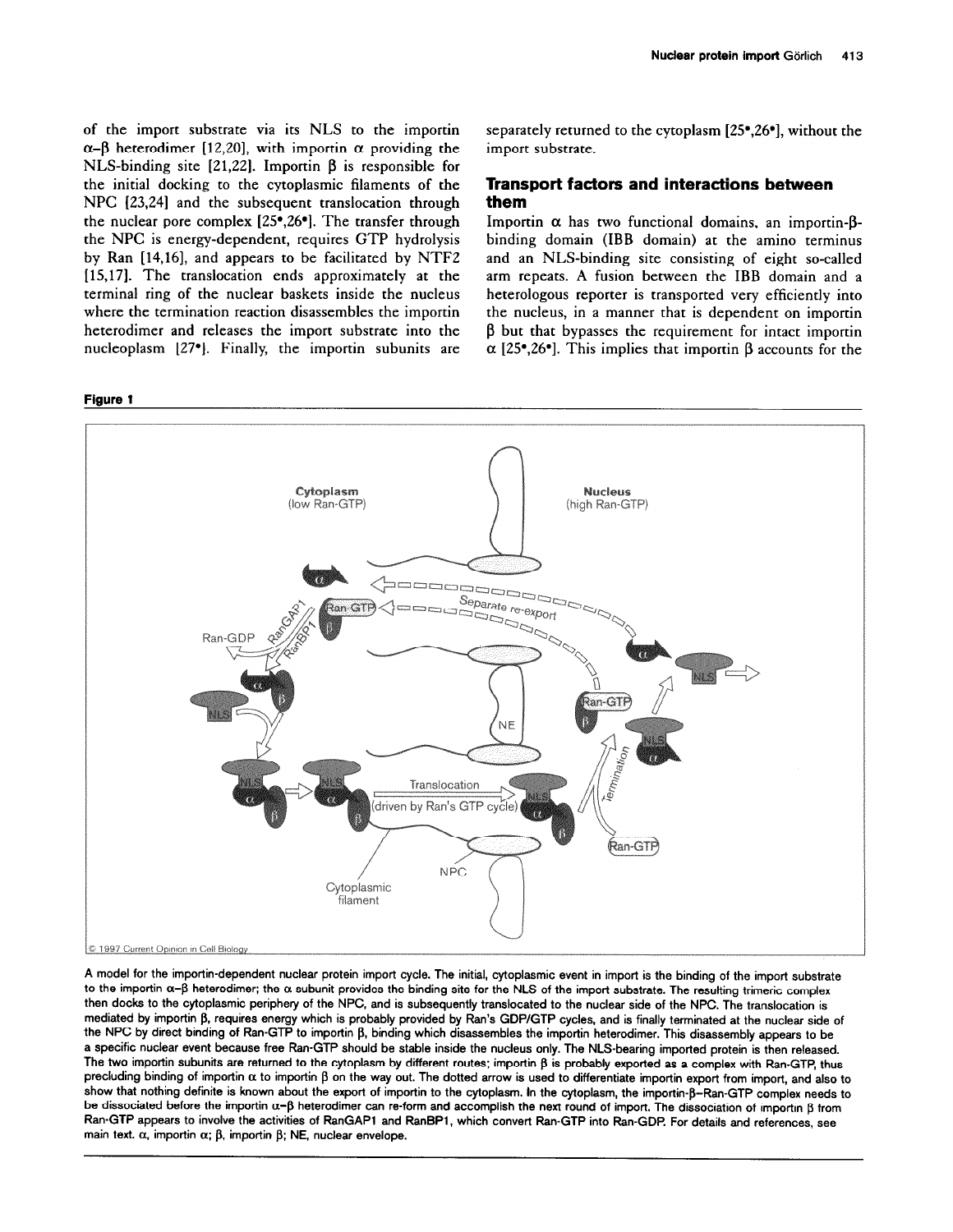interactions with the NPC that drive translocation. In fact, importin  $\beta$  binds directly to the NPC [23,24], and almost the entire molecule of importin B appears to be involved in the interaction with the NPC (281.

Importin  $\beta$  binds specifically to Ran-GTP [27°,29°,30-32]. It stabilizes Ran-GTP against nucleotide exchange, inhibits the intrinsic GTPase activity of Ran [27<sup>°</sup>] and prevents GTPase activation by RanGAP (GTPase-activating protein) 1 [30]. In turn, Ran-GTP binding to importin  $\beta$  dissociates the importin  $\alpha-\beta$  heterodimer [27<sup>o</sup>, 32]. Ran-GTP binds to the amino terminus of importin  $\beta$ , whereas importin  $\alpha$  binds to the carboxy-terminal region. Release of importin  $\alpha$  upon Ran-GTP binding to importin  $\beta$  is therefore probably explained by a conformational switch in importin  $\beta$  [28].

The small GTPase Ran appears to be involved in multiple reactions following the initial docking of the import substrate to the cytoplasmic periphery of the NPC [14,16,27\*,33\*]. Like all G proteins, Ran switches between a GDP-bound and a GTP-bound state by nucleotide exchange and GTP hydrolysis. The intrinsic rates for these reactions are very low and have to be facilitated by specific factors (see Table 1). RCCl (regulator of chromosome condensation 1) is Ran's major guanine nucleotide exchange factor (GEF) and generates Ran-GTP [34]. RanGAPl is, so far, the only known GTPase-activating protein and causes conversion of Ran-GTP into Ran-GDP [35]. Another constituent of the Ran system is the Ran-binding protein RanBPl, which preferentially binds to Ran-GTP and facilitates the GTPase activation by RanGAPl [36-381. The *Saccharomyces cerevisiae (SC)* homologues of Ran, RCCl, RanGAPl and RanBPl are encoded by the genes *GSPI, PRPZO, RNA1* and YRBI, respectively, each of which is essential for viability. A variety of studies has demonstrated that the functional products of these genes are required for transport into and out of the nucleus (see Table 1 and [39-41,42\*,43,44,45\*,46-48]).

A characteristic feature of the Ran system is the asymmetric cellular distribution of its constituents. Ran itself is concentrated in the nucleus [49], although it is also detectable at the NPC [23,24,50] and in the cytoplasm. The RanGEF RCC1 is chromatin-bound [51] and generates Ran-GTP in the nucleus. In contrast, RanGAPl and RanBP1 are excluded from the nucleus  $[52,53]$  and deplete Ran-GTP from the cytoplasm. This predicts a steep Ran-GTP gradient alross the nuclear envelope with a low Ran-GTP concentration in the cytoplasm and a high concentration in the nucleus. This probably explains why the Ran-GTP-mediated dissociation of the importin heterodimer is a specifically nuclear event that follows cargo translocation into the nucleus.

Interestingly, there is not only a soluble cytoplasmic pool of RanGAPl but also a distinct proportion of RanGAPl that is bound to RanBPZ/Nup358 at the cytoplasmic filaments of the NPC [54.55.]. RanBP2 [56,57] contains four RanBPl-homology domains that behave in biochemical assays identically to RanBPl [36,58]. The close proximity of RanGAPl with its coactivator RanBP2 in this complex should be particularly efficient in converting Ran-GTP to the GDP-bound form and in preventing nuclear Ran-GTP from reaching the cytoplasm. The NPC localization is conferred to RanGAPl by a covalent modification

| The Ran system'.                       |                                                                                                     |                                                                                                                                                                                                       |                                                                                                                                                                                  |
|----------------------------------------|-----------------------------------------------------------------------------------------------------|-------------------------------------------------------------------------------------------------------------------------------------------------------------------------------------------------------|----------------------------------------------------------------------------------------------------------------------------------------------------------------------------------|
| Name (species)                         | Cellular localization                                                                               | Effects on the RanGTPase                                                                                                                                                                              | Effect on import                                                                                                                                                                 |
| Ran (vertebrates)<br>Gsp1p (Sc)        | Mainly nuclear, but also found at the NPC<br>and in the cytoplasm                                   | $\overline{\phantom{0}}$                                                                                                                                                                              | Essential in vivo and in vitro. Provides energy for<br>translocation; regulates interactions between importin $\alpha$<br>and importin B                                         |
| RCC1 (vertebrates)<br>Prp20p (Sc)      | Nuclear, chromatin-bound                                                                            | GDP/GTP-exchange factor. Stimulates nucleotide<br>exchange 10 <sup>5</sup> -fold                                                                                                                      | Essential in vivo; no need for exogenous RCC1 in vitro<br>because not depleted in permeabilized cells. Generates<br>Ran-GTP gradient across the NE                               |
| RanGAP1<br>(vertebrates)<br>Rna1p (Sc) | Soluble in the cytoplasm and found at<br>the cytoplasmic filaments of the NPC                       | Activates the RanGTPase 10 <sup>5</sup> -fold, that is, it<br>converts Ran-GTP into Ran-GDP                                                                                                           | Essential in vivo; stimulatory in vitro (not completely<br>depleted in permeabilized cells). Generates Ran-GTP gradient<br>across the NE by depleting Ran-GTP from the cytoplasm |
| RanBP1<br>(vertebrates)<br>Yrb1p (Sc)  | Cytoplasmic. Excluded from the nuclei by<br>a nuclear export signal and by<br>cytoplasmic retention | Binds specifically to Ran-GTP ( $KD \approx 0.3$ nM);<br>blocks nucleotide exchange; 10-fold stimulates<br>GTPase activation by RanGAP1                                                               | Essential in vivo; stimulatory in vitro. Contributes to the<br>Ran-GTP gradient across the NE                                                                                    |
| RanBP2<br>(vertebrates only)           | At the tip of the cytoplasmic filaments of<br>the NPC                                               | Contains four RanBP1-homology domains that<br>behave identically to RanBP1                                                                                                                            | Might constitute an initial cytoplasmic docking site for the<br>NLS-receptor complex. Probably functional overlap with<br>RanBP1. No equivalent in S. cerevisiae                 |
| Importin B<br>(vertebrates, Sc)        | NPC: shuttles between nucleus and<br>cytoplasm                                                      | Binds specifically to Ran-GTP (Kp~1 nM); blocks<br>nucleotide exchange; inhibits intrinsic GTPase;<br>prevents GTPase activation by RanGAP1. Can form<br>a trimeric importin-ß-Ran-GTP-RanBP1 complex | Key mediator of NLS-dependent protein import; essential in vivo<br>and in vitro. Interactions with Ran-GTP required for termination<br>of import                                 |
| NTF2 (vertebrates,<br>Sc)              | NPC and soluble                                                                                     | No obvious effects on the RanGTPase                                                                                                                                                                   | Normally essential in vivo. Requirement for NTF2 can be bypassed<br>by Gsp1p overexpression. Stimulatory in vitro                                                                |

**'For details and references, see main text. NE, nuclear envelope** 

Table 1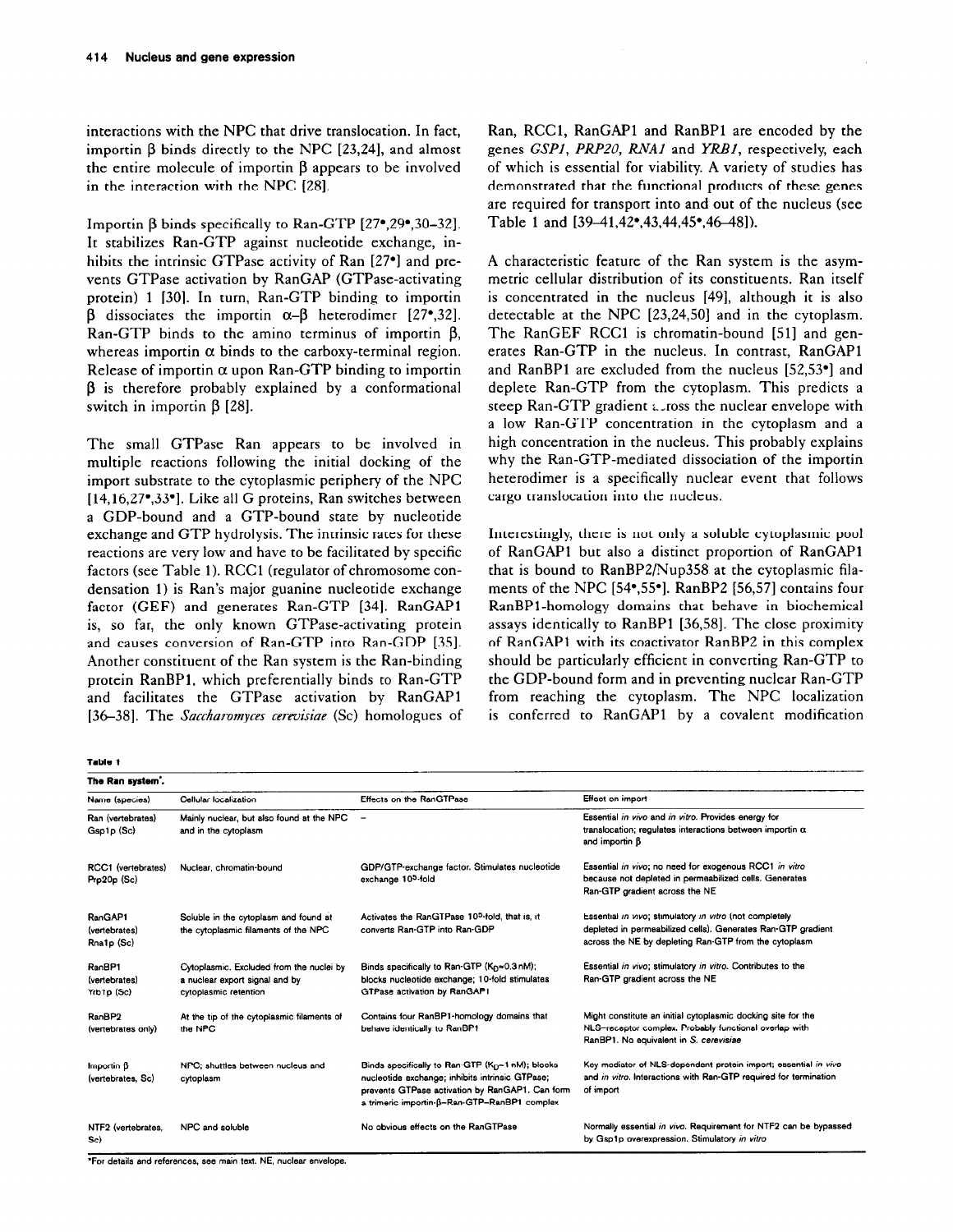with a ubiquitin-related protein called SUMO-1 (small ubiquitin-related modifier-l) or GMPl (GAP-modifying protein 1) [54<sup>\*</sup>,55<sup>\*</sup>].

A number of studies confirm that the function of the Ran system indeed crucially depends on the proper intracellular localization of its constituents. For example, RanBPl is normally cytoplasmic by virtue of its carboxy-terminal domain containing a nuclear export signal and a cytoplasmic retention signal [53\*]. If this carboxy-terminal domain is deleted, RanBPl accumulates inside the nucleus and then has a strong dominant-negative effect on nuclear transport. Likewise, the breakdown of the Ran-GTP gradient across the nuclear envelope inhibits transport into and out of the nucleus. If the cytoplasmic Ran-GTP concentration is raised with a GAP-resistant Ran mutant, then nuclear import becomes blocked [42\*,45',46], probably primarily because Ran-GTP dissociates the importin heterodimer in the cytoplasm. The opposite experiment of lowering the nuclear Ran-GTP concentration also inhibits multiple nuclear transport pathways. This has been shown, for example, in the tsBN2 cell line which is temperature-sensitive for the RanGEF RCCl (41,591 or by injecting RanGAP into nuclei of Xenopus oocytes (E Izaurralde, personal communication).

NTFZ was originally identified as an activity that stimulates nuclear import in vitro [15,17]. It was subsequently shown to interact with NPCs [60°,61°], isolated nucleoporins, Ran-GDP, and importin  $\beta$  in vitro [31,60°,62]. Yeast NTFZ is essential both for viability and for nuclear transport [60',61\*]. However, the NTFZ null allele can be completely suppressed by overexpression of the yeast Ran Gsplp (PA Silver, personal communication). The crystal structure of NTFZ has recently been solved [62].

## **What are the translocation intermediates?**

The early steps of nuclear import are reasonably well understood. First, the import substrate binds to the importin  $\alpha-\beta$  heterodimer which is stable in the cytoplasm because RanGAPl and RanBPl (and RanBP2) keep levels of cytoplasmic Ran-GTP very low, which otherwise would dissociate the complex. The trimeric NLS-importin- $\alpha$ -importin- $\beta$  complex then docks via the importin B subunit to the cytoplasmic filaments of the NPC and is translocated through the NPC, probably as a single entity.

The actual nuclear passage can be visualized by using gold-labelled import substrates and electron microscopy [63]. The substrate is transported over a rather long distance of more than 100nm. The translocation is, therefore, probably not a single event, but instead may involve a number of import intermediates. An 'elementary' translocation step would be the transition from one intermediate to the next. Which and how many import intermediates are observed seems to depend on the experimental conditions. If only a small number of gold particles cross the NPC, intermediates are preferentially seen at three distinct positions: firstly, at the tip of the cytoplasmic filaments; secondly, near the central channel; and thirdly, occasionally also at the nuclear baskets [64']. This might suggest that as few as three intermediates exist and that the single translocation steps are rather long. However, it is also possible that these distinct positions mark the rate-limiting steps only and that other intermediates are too transient to be detected frequently. This second possibility is supported by earlier studies that show multiple 'lined-up' gold grains at single NPCs, with the gold lines beginning at the cytoplasmic filaments and spanning the entire NPC up to its nuclear side [63,65].

Unfortunately, none of the translocation intermediates have been characterized at molecular resolution, for example, by a nearest-neighbour analysis of NPC-bound importin  $\beta$ . That is, we can only guess which nucleoporins actually constitute the intermediate binding sites in intact and functional NPCs. However, this knowledge would be a prerequisite to understanding the translocation steps per se, that is, the transitions between the intermediates.

## **What drives translocation?**

GTP hydrolysis by. Ran is essential for passage through the nuclear pore [14-161; it might even constitute the sole source of energy for translocation [33\*]. The latter conclusion has been derived from a number of observations. Import with wild-type transport factors can be blocked with nonhydrolyzable GTP analogues; ATP analogues have no effect, suggesting that only GTP and not ATP is hydrolyzed to provide energy for import. To test if Ran was the only GTP-consuming component, a mutant Ran that utilizes XTP instead of GTP was used [33\*]. Import now became XTP-dependent and resistant to inhibition by GTP analogues, suggesting that the rate-limiting steps of import are driven solely by nucleotide hydrolysis by Ran and not by other NTPases.

As Ran appears to be needed for translocation through the cytoplasmic and the nuclear parts of the NPC, it is probably required on both sides of the NPC. Import requires cytoplasmic Ran to be in its GDP-bound form [27\*,33\*]. Consistent with the requirement that Ran be in its GDP-bound form for import, Ran-GDP has indeed been shown to bind to NPCs [27<sup>°</sup>]. As import requires Ran to go through its entire GTP/GDP-bound cycle, one has to postulate a local nucleotide exchange and GTP hydrolysis at the nuclear pore complex. However, the identity of the Ran receptor(s) at the NPC that would couple Ran's GTP/GDP cycle to the actual translocation process is still obscure. Although three candidates have been suggested for this function, namely, NTF2, importin B, and RanBP2, their known properties and interactions can hardly explain the Ran dependence of translocation. Yeast are viable without NTF2, provided that Gsp1p is overexpressed (PA Silver, personal communication). This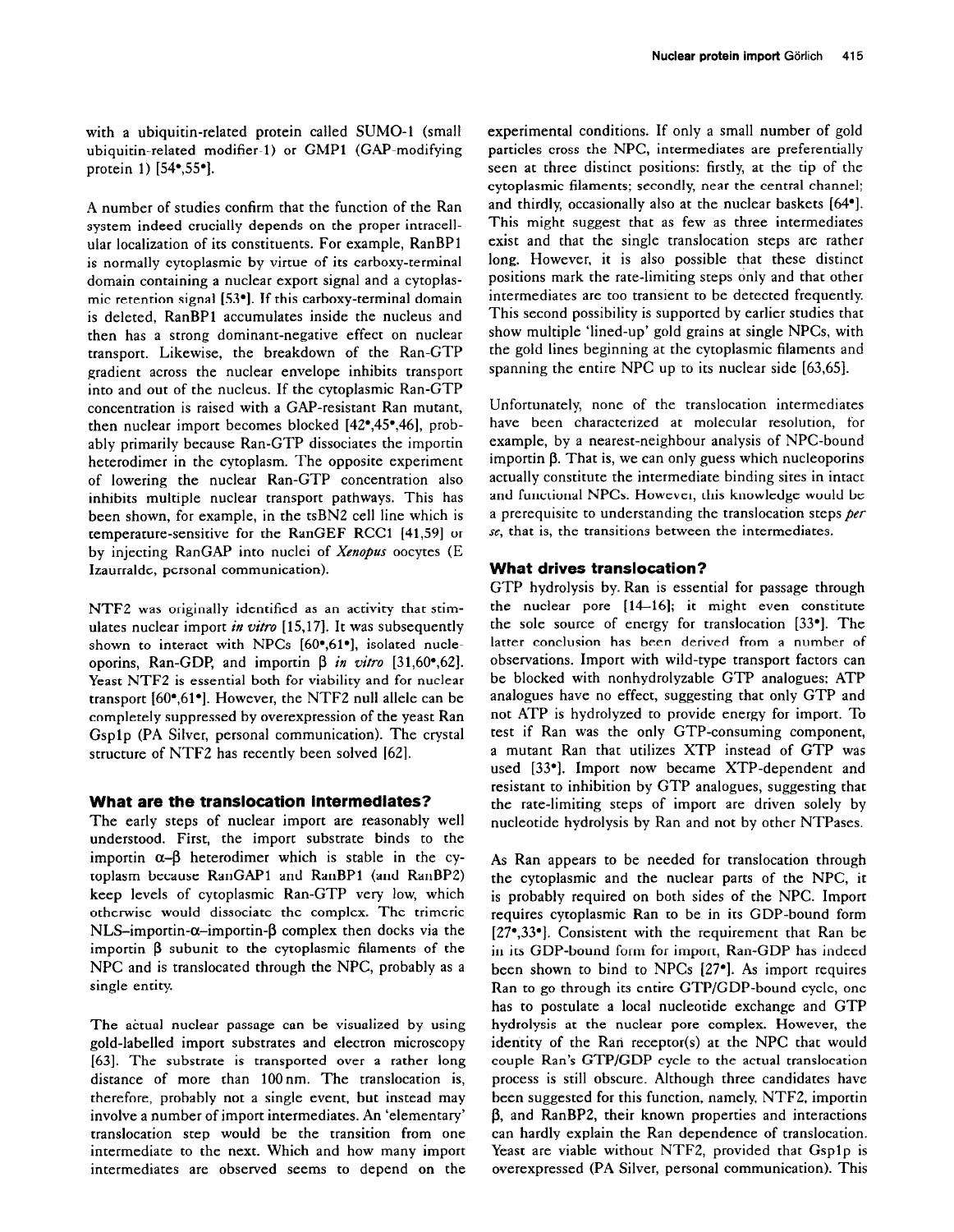makes it unlikely that NTFZ is the central component that recruits Ran for translocation.

Importin  $\beta$  in turn is also unlikely, for several reasons, to translate Ran's GTP cycle into a directed movement. First, the Ran that is bound to importin  $\beta$  is unable to hydrolyze GTP [27\*,30]. Second, the binding of Ran-GDP to NPCs does not depend on importin  $\beta$  [27<sup>\*</sup>]. Third, importin B has only a very low affinity for Ran-GDP; binding of the GTP-bound form to importin B, however, dissociates importin  $\alpha$  from importin  $\beta$  [27<sup>\*</sup>, 29<sup>\*</sup>, 32], terminating translocation. This should not happen before the nuclear side of the NPC is reached. Finally, an importin  $\beta$  mutant that is deficient in Ran-GTP binding can cross the nuclear envelope and only gets arrested at a very late stage of import [27\*].

S. cerevisiae has no equivalent to RanBP2, only two distantly related proteins, Nup2p and Yrb2p, whose affinities for Ran (Gsplp) are negligibly low (e.g. the affinity of Nup2p for Gsplp is 2500 times lower than is the affinity of yeast RanBPl for Gsplp; FR Bischoff, personal communication). Neither Nup2p nor Yrb2p is essential and even the double-deletion strain is viable and without obvious import defects (G Schlenstedt, personal communication). Assuming that translocation is essential and conserved between yeast and mammals, Ran binding to RanBP2 appears unlikely to explain translocation into the nucleus. Also, a Ran-binding domain of RanBP2 alone has a high affinity for only Ran-GTP and not for Ran-GDP [36,58], which predominates in the cytoplasm.

Importin  $\beta$  can participate in a tetrameric importina-importin-B-Ran-GDP-RanBPl complex [29']. However, this does not solve the problem of coupling the GTP cycle to translocation, because if the nucleotide were exchanged to GTP then importin  $\alpha$  would be released and translocation aborted. Furthermore, it remains to be shown how a model in which the importin- $\alpha$ -importin-B-Ran-GDP-RanBPl complex moves through the NPC can be reconciled with RanBPl containing a cytoplasmic retention signal [53'] which should prevent it from entering the nucleus.

Thus, the question of which components couple translocation through the NPC to the GTP cycle of Ran still remains to be answered. This not only applies to the problem of nucleotide exchange at the NPC, which is certainly not catalyzed by chromatin-bound RCCl; it is also by no means clear if all Ran-dependent GTP-hydrolysis steps required for translocation are actually triggered by RanGAP1.

# **Termination of import and recycling**

The translocation into the nucleus is terminated when the NLS-receptor complex has reached the nuclear side of the NPC. This involves the dissociation of the importin  $\alpha$ - $\beta$  heterodimer by direct binding of nuclear Ran-GTP

to importin B. As a result, importin *a* is released into the nucleoplasm. As the isolated importin  $\alpha$  subunit has a lower affinity for NLS than does the heterodimer [27\*,32], termination should also facilitate the release of the NLS from its receptor.

If termination is prevented, as in the case of an importin B mutant that is deficient in Ran binding, then import intermediates become arrested at the nuclear baskets [27\*], blocking the nuclear pore complex for subsequent transport events [28]. Interestingly, not only are NLS-importin complexes then prevented from crossing the nuclear envelope, but the NPC is also blocked for M9-dependent import and export of NES (nuclear export signal)-containing proteins, mRNA and U snRNA [28]. Only tRNA can still pass through the NPC, and diffusion remains unaffected.

Once termination has occurred, the importin subunits need to be recycled back to the cytoplasm. A number of indications suggest that importin  $\alpha$  and  $\beta$  are re-exported separately. First, importin  $\beta$  is re-exported more quickly than is the  $\alpha$  subunit [23,24]. Second, the IBB domain of importin  $\alpha$  confers import into but not export out of the nucleus [25',26']. The simplest explanation would be if importin  $\beta$  were exported as part of a Ran-GTP complex which would preclude importin  $\alpha$  binding to importin  $\beta$  on the way out. The importin- $\beta$ -Ran-GTP' complex would then have to be disassembled in the cytoplasm. The importin- $\beta$ -Ran-GTP complex itself is GAP-resistant [30]. However, it appears that RanGAPl can cooperate with RanBPl and a third factor to allow GTP hydrolysis and the release of free importin  $\beta$  [27 $\degree$ ,66], and hence allow a new import cycle to begin.

# **MS-dependent import**

The 38-residue M9 domain of hnRNPA1 is sufficient to confer import into the nucleus, but it bears no sequence similarity to classical NLSs [3]. Recently, transportin, the import receptor of the M9 pathway, was identified [4\*\*]. Human transportin is 24% identical to importin  $\beta$  and it binds directly to the M9 signal with no equivalent of importin  $\alpha$  being involved. A parallel study [67 $\bullet$ ] identified the S. *cerzvisiae* homologue of transportin, also' called Kap104, as a mediator of nuclear import of Nab2p and Hrplp, which are two mRNA-binding proteins that are related to human hnRNP proteins. It seems likely that, in addition to NLS- and M9-dependent import, even more pathways into the nucleus exist.

Why would cells need several distinct nuclear import pathways? One possible answer is that it might be advantageous to regulate import of distinct classes of substrates separately. For example, transportin carries M9-containing proteins like hnRNPA1 into the nucleus where they assemble with hnRNA (heterogeneous nuclear RNA) and probably contribute to mRNA export. hn-RNPAl shuttles between nucleus and cytoplasm, whereas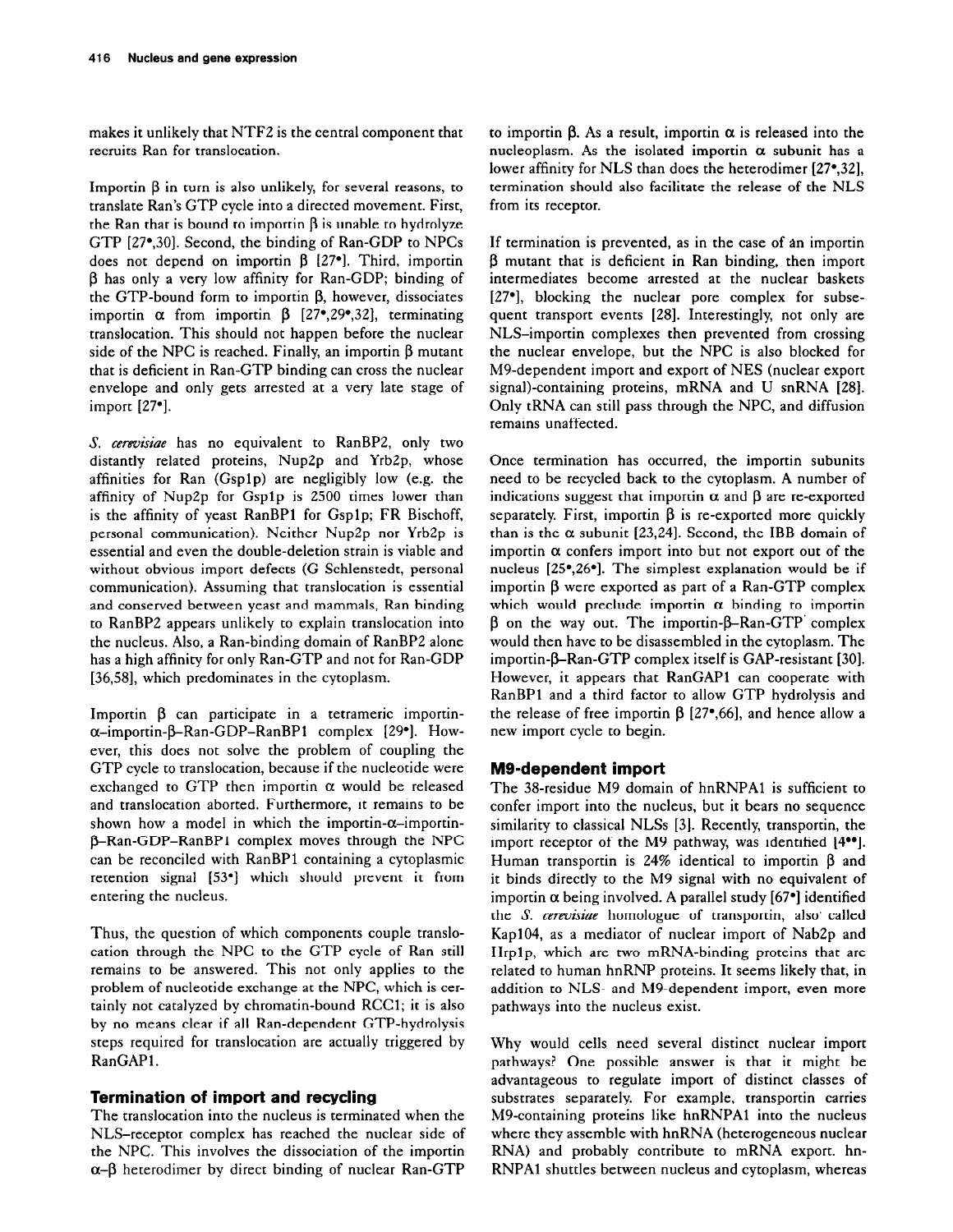hnRNP proteins in the nucleus, without at the same time affecting import in general.

# **Conclusions**

The past year has seen great progress in the characterization of the factors involved in NLS- and M9-dependent protein transport into the nucleus. We are about to understand some of the steps of nuclear protein import. However, the mechanism of the actual translocation will continue to challenge the field in the foreseeable future. Import requires not only the presence of the essential transport factors, but also their proper distribution between nucleus and cytoplasm. This implies that the simplest system to reproduce the import reaction will probably be as complex as intact nuclei. After having identified and characterized the key import factors, we now have to study their interactions with functional nuclear pore complexes at molecular resolution.

## **Acknowledgements**

I wish to thank Ralf Bischoff, Volker Cordes. Ulrike Kutay, Iain hlartaj. and Liz Müller for many discussions and comments on the manuscript.

#### **References and recommended reading**

**Papers of particular interest, published within the annual period of review, have been highlighted as:** 

- . **of special interest**
- **••** of outstanding interest
- 1. **Dworetzky SI, Lanford RE, Feldherr CM: The effects of variations in the number and sequence of targeting signals on nuclear uptake.** *J Cell Biol,* **1988, 107:1279-l 207.**
- $\mathbf{2}$ Dingwall C, Laskey RA: Nuclear targeting sequences - a **consensus?** *Trends Biochem Sci* **1991, 16:478-481.**
- **3. Michael WM. Choi M, Dreyfuss G: A nuclear export signal in hnRNP Al: a signal-mediated, temperature-dependent nuclear protein export pathway. Cell 1995, 63:415-422.**
- **4. . . Pollard VW, Michael WM, Naldalny 8, Slomi MC, Wang P, Dreyfuss G: A novel receptor mediated nuclear protein import**

**pathway. Cell 1996, 66:985-994. The import signal of hnRNPA1 is the M9 domain. This paper shows that the MS-mediated import pathway is distinct from the import of 'classical' NLS substrates. Transportin is identified as the import receptor for the M9**  substrate. Transportin is 24% identical to importin  $\beta$ . In contrast to the import of NLS-containing proteins, no equivalent of importin  $\alpha$  is involved in M9 **import. Rather, the M9 domain binds directly to transportin.** 

- 5. Fischer U, Darzynkiewicz E, Tahara SM, Dathan NA, Lührmann R, **Mattaj IW: Diversity in the signals required for nuclear accumulation of U snRNPs and variety in the pathways of nuclear transport** *J Cell Bioll991,* **113:705-714.**
- **Michaud N, Goldfarb DS: Multiple pathways in nuclear**  6. **transport: the import of U2 snRNP occurs by a novel kinetic pathway.** *J Cell Biol* **1991, 112:215-223.**
- $\overline{z}$ **Goldfsrb DS, Gariepy J, Schoojnik G, Kornberg RD: Synthetic peptides as nuclear localization signals.** *Nature* **1986, 322:641-644.**
- 8. Adam SA, Sterne-Marr R, Gerace L: Nuclear protein import in **permeabilired mammalian cells requires soluble cytoplasmic factors.** *J Cell Biol* **1990, 1 II :807-816.**
- **Adam EIH. Adam SA** : **Identification of cytosolic factors**  9. **required for nuclear location sequence-mediated binding to the nuclear envelope.** *J Cell Biol* **1994, 126:547-555.**
- **Chi NC, Adam EIH, Adam SA: Sequence and characterization of cytoplasmic nuclear import factor p97.** *J Cell Biol* **1995, 130~265-274.**
- **11.**  Görlich D, Prehn S,Laskey RA, Hartmann E: Isolation of a **protein that is essential for the first step of nuclear protein import Cell 1994,76:767-778.**
- **12.**  Görlich D, Kostka S, Kraft R, Dingwall C, Laskey RA, Hartmann E, **Prehn S: Two different subunits of importin cooperate to recognize nuclear localization signals and bind them to the nuclear envelope.** *Cur Bioll995,* **5383-392.**
- **13. lmamoto N, Shimamoto T, Takso T, Tachibana T, Kose S,**  Matsubae M, Sekimoto T, Shimonishi Y, Yoneda Y: In vivo **evidence for involvement of a 58 kDa component of nuclear pore targeting complex in nuclear protein import** *EMBO J*  **1995. 14:3617-3626.**
- **14. Moore MS, Blobel G: The GTP-binding protein Ran/TG4 is required for protein import into the nucleus. Nature 1993, 365:661-663.**
- **15. Moore MS, Blobel G: Purification of a Ran-interacting protein that is required for protein import into the nucleus. Proc Nati**  *Acad Sci USA* **1994,91 :10212-l 0216.**
- **16. Melchior F, Paschal B, Evans E, Gerace L: Inhibition of nuclear protein import by nonhydrolyzable analogs of GTP and identification of the small GTPase Ran/TC4 as an essential transport factor.** *J Cell Biol* **1993, 123:1649-l 659.**
- **1 z**  Paschal BM, Gerace L: **Identification of NTF2**, a cytosolic factor for nuclear import that interacts with nuclear pore protein p62. *J Cell Biol* **1995, 129:925-937.**
- **18. Radu A, Blobel G, Moore MS: Identification of a protein complex that is required for nuclear protein import and mediates docking of import substrate to distinct nucleoporins.**  *Proc Nat/ Aced Sci USA* **1995, 92:1769-l 773.**
- **19.**  Görlich D, Mattaj IW: Nucleocytoplasmic transport, Science **1996, 271:1513-1518.**
- **20. lmsmoto N, Tachibana T, Matsubae M, Yoneda Y: A karyophilic orotein forms a stable comolex with cvtoolasmic**  components prior to nuclear pore binding. *J Biol Chem* 1995, *270:8559-8565.*
- **21.**  Weis K, Mattai IW, Lamond AI: Identification of  $h$ SRP1 $\alpha$  as a **functional receptor for nuclear localization sequences.** *Science*  **1995, 266:1049-l 053.**
- **22. Adam A, Gerace L: Cytosolic proteins that specifically bind nuclear location signals are receptors for nuclear import Cell 1991, 66:837-847.**
- **23.**  Görlich D, Vogel F, Mills AD, Hartmann E, Laskey RA: Distinct **functions for the two importin subunits in nuclear protein import** *Nature* **1995, 377:246-248.**
- **24. Moroianu J, Hijikata M, Blobel G. Radu A: Mammalian**  karyopherin  $\alpha$ 1b and  $\alpha$ 2b heterodimers:  $\alpha$ 1 or  $\alpha$ 2 subunit binds nuclear localization sequence and  $\beta$  subunit interacts **with peptide repeat containing nucleoporins.** *Proc Nat/ Acad Sci USA* **1995,92:6532-6536.**
- **25. . Gijrlich D, Henklein P, Lsskey RA, Hsrtmann E: A 41 amino acid motif in importin alpha confers binding to importin beta and hence transit into the nucleus.** *EMBO J* 1996, 15:1810-1817.

**This study identifies the IBB domain in importin a. A fusion of the IBB domain and a heterologous reporter is efficiently imported into the nucleus,**  bypassing the requirement for importin  $\alpha$  and entering in the way as does importin  $\alpha$ . However, whereas importin  $\alpha$  is rapidly returned to the cytoplasm, **the IBB fusion lacks the domain responsible for re-export. These different**  requirements for entry and exit suggest that the return of importin  $\alpha$  to the **cytoplasm is not the reversal of its import.** 

**26. Weis K, Ryder U, Lamond Al: The conserved amino terminal . domain of hSRPla is essential for nuclear protein impott**  *EMBO J* **1996,15:1818-l 825.** 

This study shows that importin  $\alpha$  consists of two functional domains, an **amino-terminal IBB domain and an NLS-binding site. The IBB domain is sufficient to target a heterologous reporter into the nucleus, but it is not an**  export signal. Furthermore, it is shown that titrating of importin  $\beta$  with an **isolated IBB domain competes with the import of an NLS-reporter protein.** 

27. Görlich D, Panté N, Kutay U, Aebi U, Bischoff FR: Identification **. of different roles for RanGDP and RanGTP in nuclear protein import.** *EMBO J* **1996,15:5584-5594.** 

**This study shows that cytoplasmic Ran supports import in only its GDP-bound form and it is suggested that transloostion involves nucleotide exchange and GTP hydrolysis on NPC-bound Ran. The interaction between**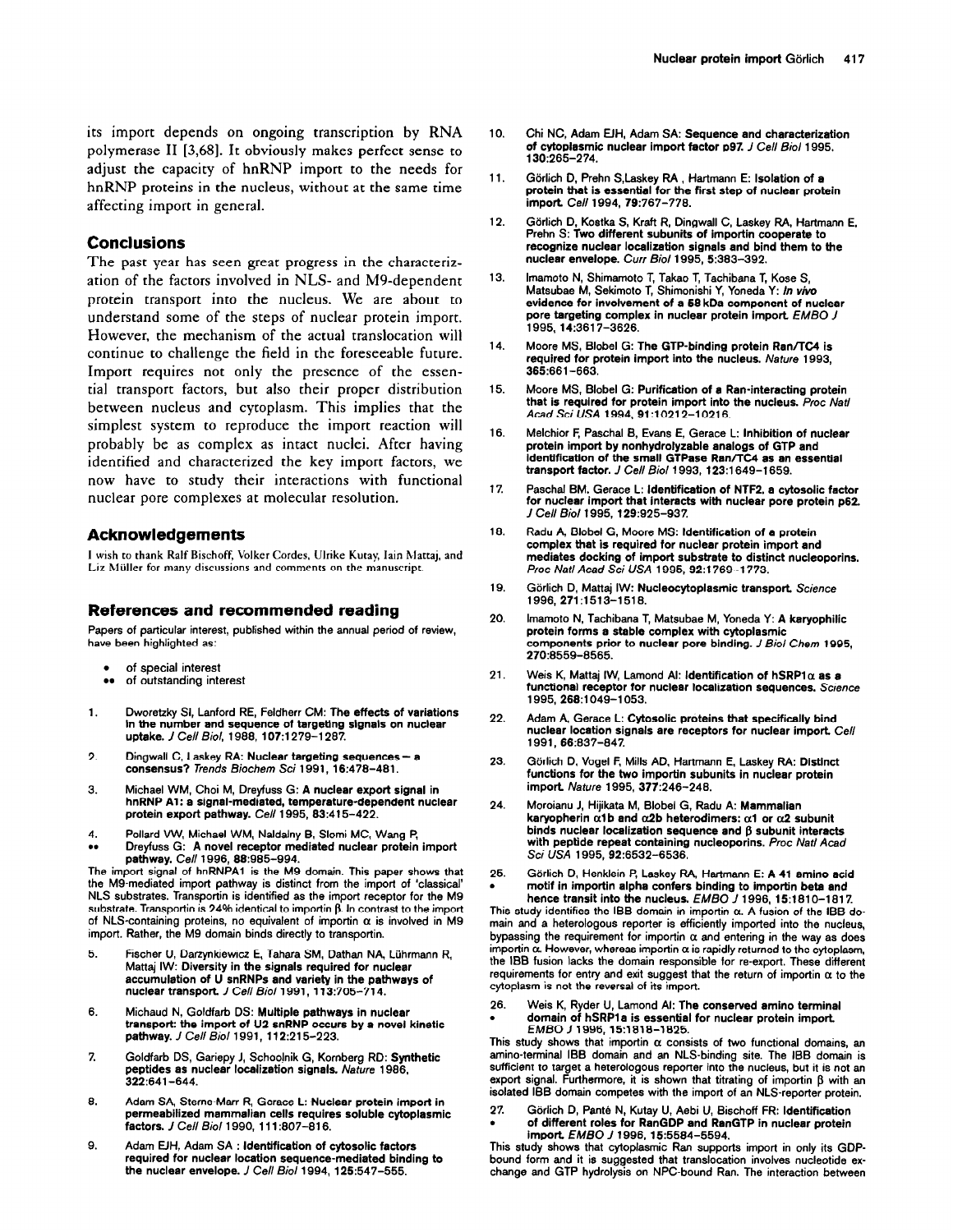Ran-GTP and importin β is shown to be required for termination of import, **but not for the actual translocation through the NPC.** 

- 28. Kutay U, Izaurralde E, Bischoff FR, Mattai IW, Görlich D: **Dominant-negative mutants of importin-β block multiple pathways of import and export through the nuclear pore complex. E** *MB0 J* **1997, 16:1153-l 183.**
- **29. Chi NC, Adam EJH, Visser GD, Adam SA: RanBPl stabilises the**  interaction of Ran with p97 in nuclear protein import *J Cell Biol* **1996, 135:559-569.**

**This study analyzes multiple interactions between Ran, RanBPl and importin**  β. It shows that RanBP1 can stimulate nuclear protein import in vitro.

- **30. Fleer M, Blobel G: The nuclear transport factor karyopherin p binds stoichiometrically to Ran-GTP and inhibits the Ran GTPase activating protein. I** *Biol Chem* **1996, 271:5313-5316.**
- **31. Paschal BM, Delphin C, Gerace L: Nucleotide-specific interaction of Ran/TC4 with nuclear transport factor NTF2 and p97. froc Nat/ Acad** *USA* **1996, 93:7679-7683.**
- **32. Rexach M, Blobel G: Protein import into nuclei: association and dissociation reactions involving transport substrate, transport factors, and nucleoporins. Cell 1995, 83:683-692.**
- **33. Weis K, Dingwall C, Lamond Al: Characterization of the nuclear**

rotein import mechanism using Ran mutants with altered<br>nucleotide binding specificities. EMBO J 1996, 15:7120-7128.<br>Aspartic acid 125 from Ran's conserved GTP-binding site was mutated to<br>asparagine. The resulting D125N Ran **NLS-dependent nuclear import with wild-type Ran requires free GTP and can be blocked with GTP analogues but not with analogues of ATP. Import**  with D125N Ran is XTP-dependent and resistant to inhibition by either GTP **or ATP analogues. This suggests that the rate-limiting steps of import are driven by nucleotide hydrolysis by Ran and by no other NTPase.** 

- **34. Bischoff FR, Ponstingl H: Catalysis of guanine nucleotide exchange on Ran by the mitotic regulator RCCl. Nature 1991, 354180-82.**
- **35. Bischoff FR, Krebber H, Kempf T, Hermes I, Ponstingl H: Human RanGTPaoe activating protein RanGAPl is a homolog of yeast RNA1 p involved in messenger RNA processing and transport**  *Proc Nat/ Acad Sci USA* **1995, 92:1749-l 753.**
- **36. Bischofl FR, Krebber H, Smirnova E, Dong WH, Ponstingl H: Coactivation of RanGTPase and inhibition of GTP dissociation by Ran GTP binding protein RanBPl.** *EMBO J* **1995, 14:705-715.**
- **37. Coutavas E, Ren M, Oppenheim JD, D'Eustachio P, Rush MG: Characterization of proteins that interact with the cell-cycle regulatory protein Ran/TC4.** *Nature* **1993, 366:585-587.**
- **38. Richards SA, Lounsbury KM, Macara IG: The C terminus of the nuclear Ran/TGl GTPase stabilises the GDP bound state and mediates interactions with RCCl, Ran-GAP and HTFSA/RanBPl.** *J Biol Chem* **1995, 270:14405-l 4411.**
- 39. **Amberg DC, Fleischmann M, Stagljar I, Cole CN, Aebi M: Nuclear PRPPO protein is required for mRNA export** *EMBO J* **1993, 12:233-241.**
- **40.**  with a novel phenotype. Mol Cell Biol 1985, 5:907-915.
- **41. Cheng Y, Dahlberg JE, Lund E: Diverse effects of the guanine nucleotide exchange factor RCCI on RNA transport Science 1995, 267:1807-l 610.**
- **42. . Carey KL, Richards SA, Lounsbury KM, Macara IG: Evidence using a green fluorescent protein-glucocorticoid receptor chimera that the RanTC4 GTPase mediates an essential function independent of nuclear protein import** *J Cell Biol*  **1996,133:985-996.**

**An in viva study showing dominant-negative effects of three Ran mutants on nuclear protein import. These mutants were Ran Glyl9-+Val (stabilized**  in the GTP-bound form), Thr24→Asn (stabilized in the GDP-bound form) **and a carboxy-terminal deletion mutant with a reduced affinity for RanBPl** 

- **43. Corbett AH, Koepp DM, Schlenstedt G, Lee MS, Hopper AK,**  Silver PA: Rna1p, a Ran/TC4 GTPase activating protein, is **required for nuclear import.** *J Cell Bioll995,* **130:1017-l 026.**
- **44. Forrester W, Stutz F, Rosbash M, Wickens M: Defects in mRNA 3'-end formation, transcription initiation, and mRNA transport associated with the yeast mutation prp20: possible coupling of mRNA processing and chromatin structure.** Ge*nes Dev* 1992<br>**6**:1914–1926.

**45. Palacios I, Weis K, Klebe C, Dingwall C: Ran/TC4 mutants . identify a common requirement for snRNP and protein import into the nucleus.** *J Cell Biol* **1996, 133:485-494.** 

**This study shows that dominant-negative mutants of Ran block not only import of proteins with a classical NLS, but also nuclear import of U snRNF'. This suggests that U snRNP import is also Ran-dependent** 

- **46. Schlenstedt G, Saavedra C, Loeb JDJ, Cole CN, Silver PA: The GTP-bound form of the yeast Ran/TC4 homologue blocks**  nuclear protein import and appearance of poly(A)<sup>+</sup> RNA in the **cytoplasm.** *froc Nat/ Acad Sci USA* **1995, 92:225-229.**
- **47. Schlenstedt G, Wong DH, Koepp DM, Silver PA: Mutants in a yeast Ran binding protein are defective in nuclear transport.**  *EMBO J 1995, 14~5367-5378.*
- **48. Kadowaki T, Zhao Y, Tatiakoff A: mtrl, a conditional yeast mutant deficient in mRNA transport from nucleus to cytoplasm.**  *Proc Nat/ Acad Sci USA* **1992, ES:231 2-2316.**
- **49. Bischoff FR, Ponstingl H: Mitotic regulator protein RCCI is complexed with a nuclear ras-related polypeptide. Proc** *Nat/ Acad Sci USA* **1991, 88:10830-l 0834.**
- **50. Melchior F, Guan T, Yokoyama N, Nishimoto T, Gerace L: GTP hydrolysis by Ran occurs at the nuclear pore complex in an early step of protein import** *J Cell Biol* **1995, 131:571-561.**
- **51. Ohtsubo M, Okazaki H, Nishimoto T: The RCCl protein, a regulator for the onset of chromosome condensation**  locates in the nucleus and binds to DNA. *J Cell Biol* 1989, **109:1389-1397.**
- **Hopper AK, Traglia HM, Dunst RW: The yeast RNA1 gene product necessary for RNA processing is located in the cytosol and apparently excluded from the nucleus.** *J Cell Biol* **1990, 111:309-321. 52.**
- **53. . Richards SA, Lounsbury KM, Carey KL, Macara IG: A nuclear export signal is essential for the cytosolic localisation of the Ran binding protein, RanBPl.** *J Cell Biol* **1996, 134:1157-l 168.**

**This study shows that RanBPl has two functional domains, namely, the well known Ran-binding domain and a carboxy-terminal domain that localizes RanBPl to the cytoplasm. Cytoplasmic localization is achieved by a nuclear export signal and by cytoplasmic retention. RanBPl lacking the carboxyterminal domain accumulates in the nucleus and blocks nuclear protein import in a dominant way. This suggests that the exclusively cytoplasmic localization of RanBPl is crucial for its function.** 

#### **54. Mahajan R, Delphin C, Guan T, Gerace L, Melchior F: A small . ubiquitin-related polypeptide involved in targeting RanGAPl**

**to nuclear pore complex protein RanBP2. Cell 1997, 68:97-l 07. A proportion of RanGAPl was found to be covalently modified by a ubiquitinrelated polypeptide termed SUMO-1. The RanGAPl -SUMO-1 conjugate localizes to the cytoplasmic periphery of the NPC and associates specifically with RanBP2/Nup358. In contrast, the unmodified RanGAPl is soluble and cytoplasmic.** 

- **55. Matunis MJ, Coutavas E, Blobel G: A novel ubiquitin-like**
- **. modification modulates the partitioning of the Ran-GTPaseactivating protein between cytosol and nuclear pore complex.** *J Cell Biol* **1997, 135:1457-l 470.**

Atkinson NS, Dunst RW, Hopper AK: Characterization of an Two populations of RanGAP1 are reported. These are a 70 kDa unmodified,<br> **Externial Saccharomyces cerevisiae gene related to RNA** cytoplasmic form and a 90 kDa form **essential Saccharomyces cerevisiae gene related to RNA** cytoplasmic form and a 90 kDa form which is modified with ubiquitin-like **processing:** cloning of RNA1 and generation of a new allele polypeptide and which localizes polypeptide and which localizes predominantly to the cytoplasmic fibres of the NPC.

- **56. Wu J, Matunis MJ, Kraemer D, Blobel G, Coutavas E: Nup358. a cytoplasmically exposed nucleoporin with peptide repeats, Ran-GTP binding sites, zinc fingers, a cyclophilin A homologous domain, and a leucine-rich region.** *J Biol Chem 1995,270:14209-14213.*
- 57. Yokoyama N, Hayashi N, Seki T, Panté N, Ohba T, Nishii K, **Kuma K, Hayashida T, Miyata T, Aebi U** *et a/.: A* **giant nucleopore protein that binds Ran/TC4.** *Nature* 1995, 376:184-188.
- **56. Lounsbury KM, Beddow AL, Macara IG: A family of proteins that stabilize the Ran/TC4 GTPase in its GTP-bound conformation.**  *J* **Biol** *Chem* **1994,269:11285-l 1290.**
- **59. Tachibana T, lmamoto N, Seino H, Nishimoto T, Yoneda Y: LOSS of RCCl leads to suppression of nuclear protein import in living cells.** *J Biol Chem* **1994,** *269:24542-24545.*
- *60.* **Nehrbass U, Blobel G: Role of the nuclear transport factor pi 0**

• i**n nuclear import.** Sc*ience* 1996, **272**:120–122.<br>This study shows, by *in vitro* binding assays, that p10 (NTF2) can interact<br>with importin β, nucleoporins, and Ran-GDP. A model for protein transloc**ation into the nucleus is proposed.**